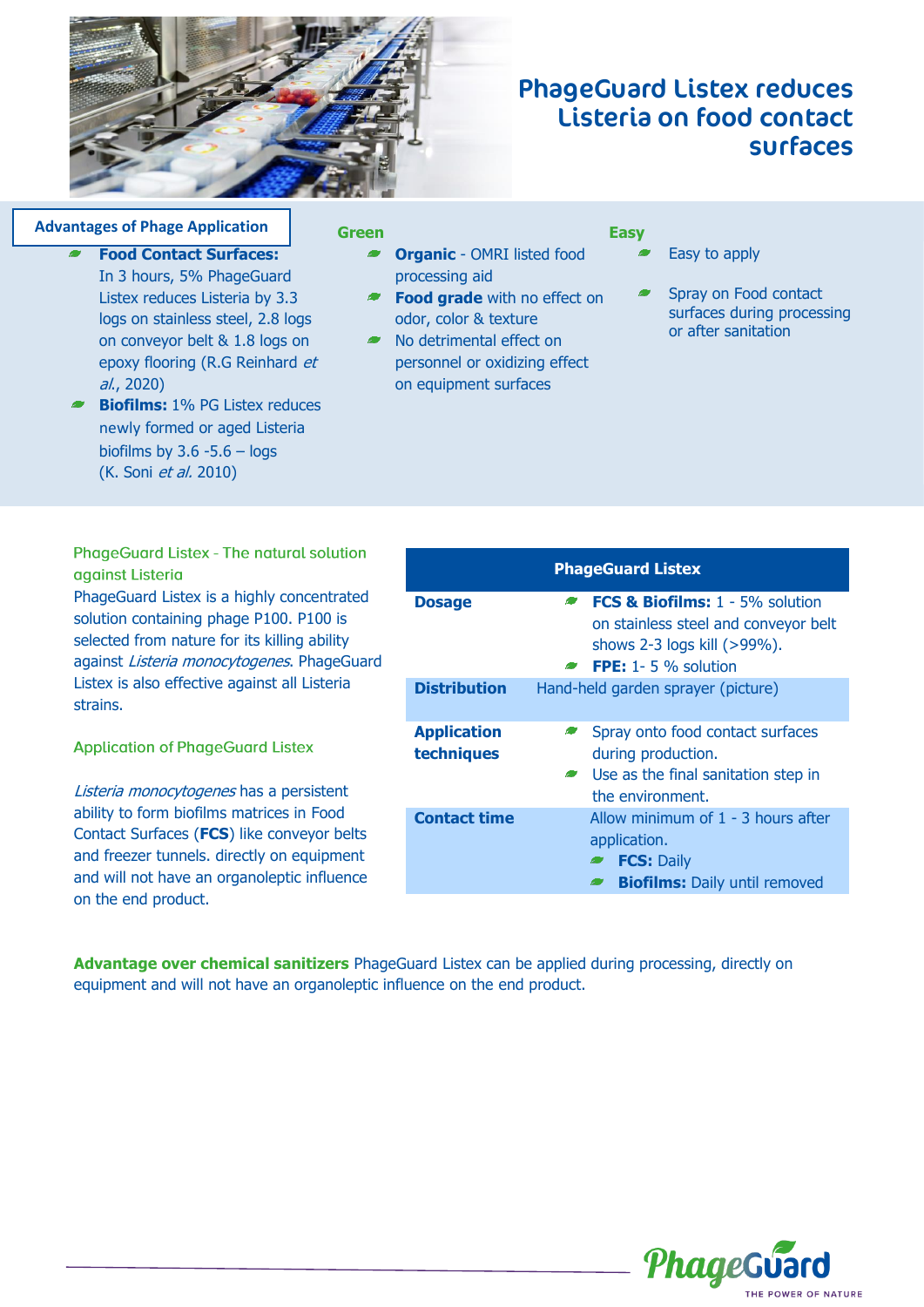# HOW TO USE



# **Rinse surface area to treat with phages**

- Rinse off other chemical cleaning agents from the surface if used before.
- Do NOT let chemical residues come in contact with prepared phage solution.
- Use phage solution as a last step in your sanitizing procedure.

# **Prepare fresh 1 - 5% PhageGuard solution**

- Use clean, rinsed spray canister/installation. Do NOT let chemical residues come in contact with prepared phage solution.
- Use dechlorinated water (Cl <1 ppm). A chlorine filter will remove chlorine from water.
- Dilution 1 % **:** add one 100mL bottle of PhageGuard for 2.5 gallons of water.
- Dilution 5 % **:** 5 X 100 mL bottles for 2.5 gallons of water.
- 2.5 gallon of phage solution can treat approx. 1000 ft<sup>2</sup>.
- Prepared solution can be stored refridgerated (39 °F) for 48 hours only.

### **Spray phage solution**

- Spray on surface until visibly wet. No need to rinse after spray.
- Phages work up to 24 hours upon treatment. Recommend to spray end of shift so has phages to work overnight/weekend.
- **Food contact surfaces:** recommeded to spray daily.
- **Biofilms:** Spray 1 3 times after area has dried. Swab, if tested positive repeat until Listeria will test negative for 3 consecutive days. Biofilms should be eradicated in 2-7 treatments.
- Leftover phage solution should be stored refridgerated (39 °F).